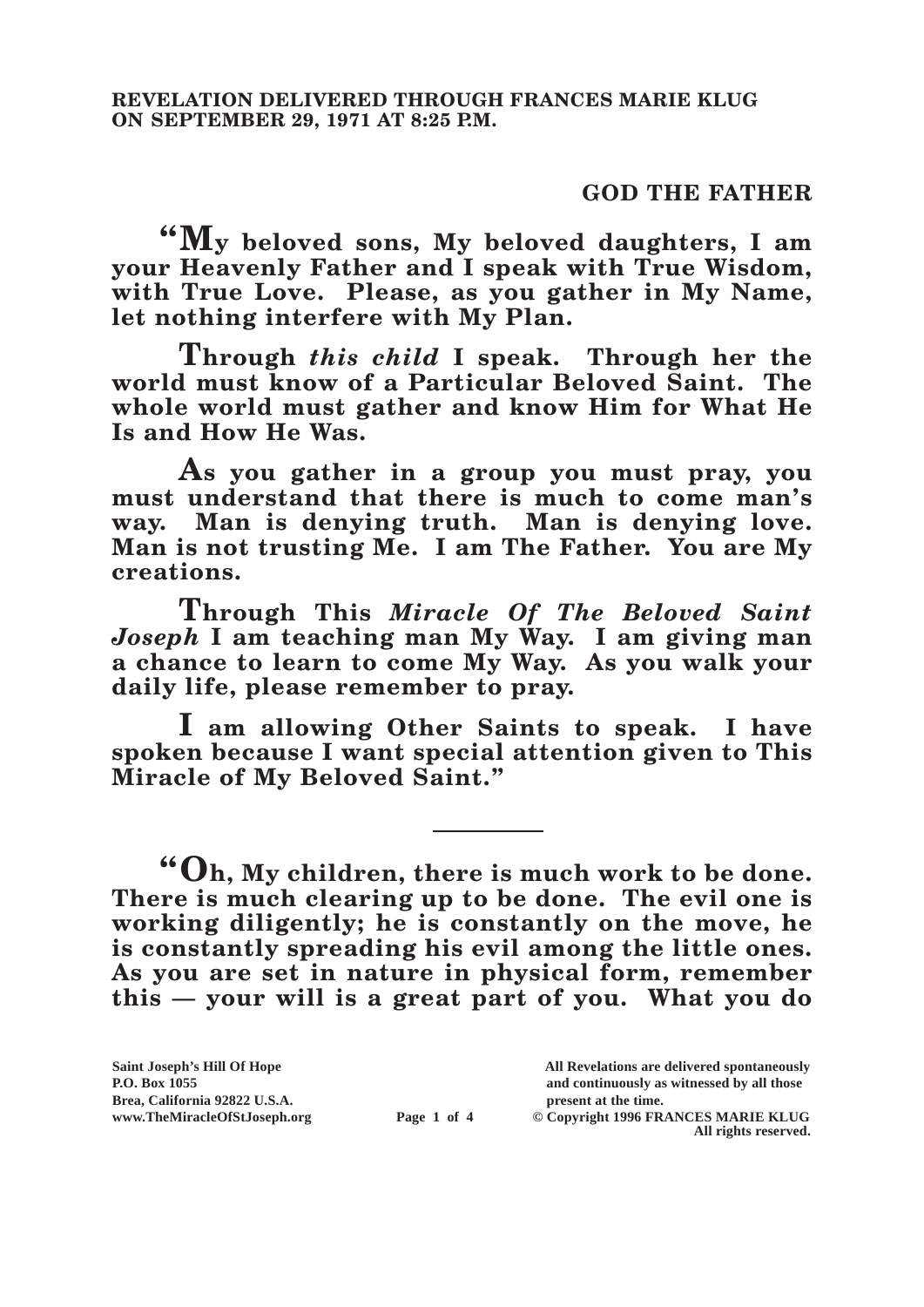**through your will, with your will, is important to God. It will be your will that will gain Heaven for you.**

*The Miracle Of The Beloved Saint Joseph* **is to draw attention to the importance of honoring Him, of loving Him and giving Him prayer. Do not forget that God is everywhere and that He has given you Saints to imitate and to help you.**

**I leave now but I leave with Another Saint ready to speak, ready to show love to children who are seeking God's Way."**

# **SAINT JOSEPH, THE HOLY SPIRIT**

**"I am Saint Joseph. It is God's Will I speak to you this night.**

*This child* **with whom you sit, is, in truth, an instrument of Mine, but she works solely for The Divine. The Heavenly Three walk with her, and in many ways, teaching all men constantly. The counseling, the consolation, the love, the trust that I extend through her is God's Will. Thousands upon thousands upon thousands upon thousands upon thousands of Souls will be saved through This Miracle of Mine.**

**I bless you for your work. I bless you in God's Name and I say: 'Carry on and do as you know is truth. Act as you know God Wills, and in all ways, be sure that you are example for all men.' I bless you as I once did the whole world. So be it."**

**Saint Joseph's Hill Of Hope All Revelations are delivered spontaneously Brea, California 92822 U.S.A. present at the time.**<br> **Page 2 of 4** © Copyright 1996 FR.

**P.O. Box 1055 and continuously as witnessed by all those** 

 $\overline{\textcircled{c}}$  Copyright 1996 FRANCES MARIE KLUG **All rights reserved.**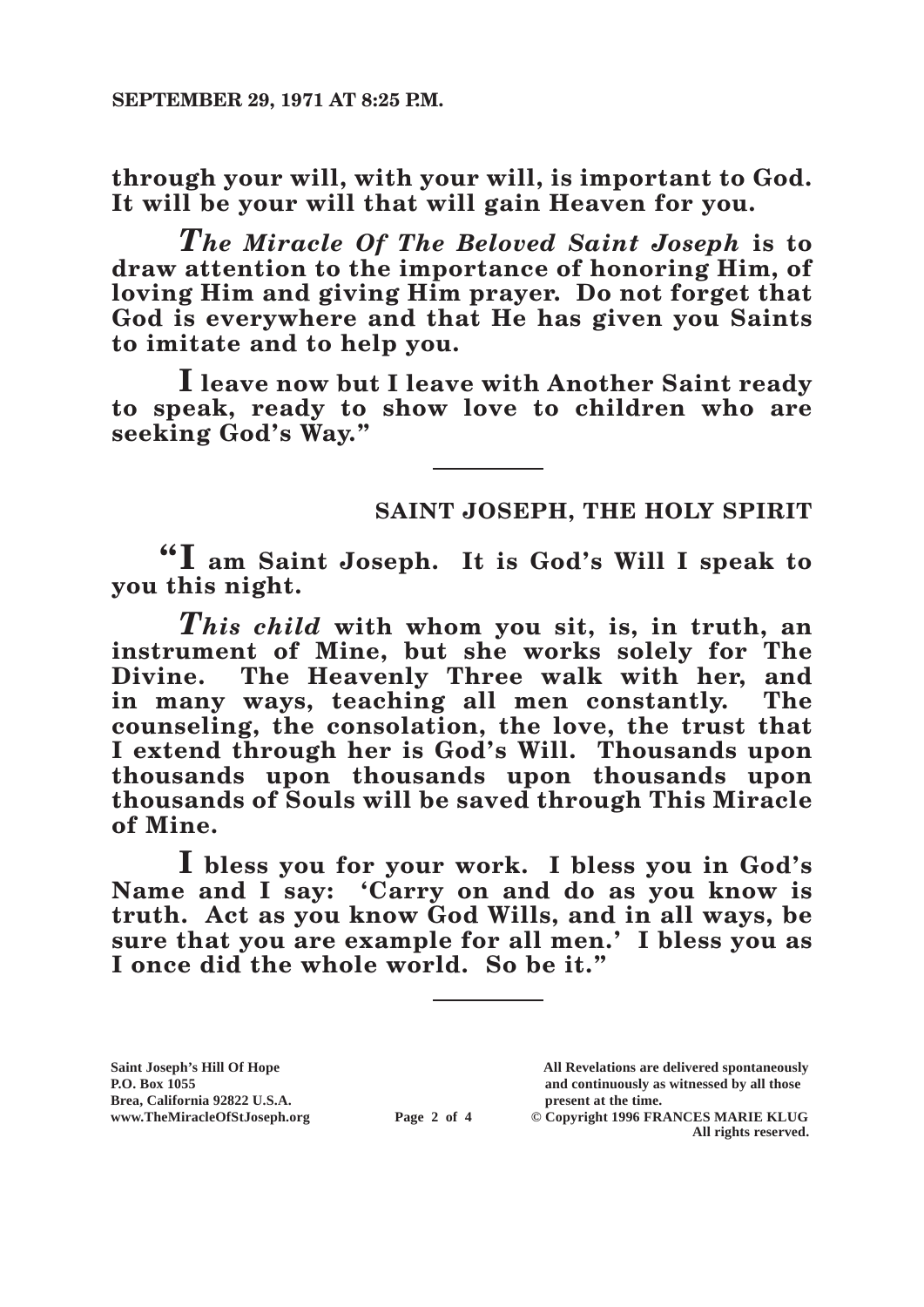### **SAINT MICHAEL**

**"I, too, am present. I am Saint Michael. The Sword I carry is the Sword of Love, the Sword of Purity, the Sword of Obedience, the Sword of Trust. This Sword you, too, can carry. It is the Sword God wants all children to know about, to cherish, to carry. It is not a sword as you know a sword to be. It is not a blade, but it is God's Way, God's Will, God's Plan for thee.**

**You must know that the Angels Here work diligently, steadfastly, and yes, harmoniously, as God would wish man would work, together in unity. There are so many disastrous things occurring throughout the world. God is allowing certain Souls, certain children to work directly for Him. You must be conscious of These Words that are coming from Here.**

**I bless you, My children, with God's Love. Remember this night and hold it dear."**

#### **SAINT ELIZABETH**

**"My sons, My daughters, I am Saint Elizabeth. My life, My way should prove to all children of later age that there is much work, much use for them. The new thinking that man has proposed is wrong. Age is a priceless heir. It is a beauty to behold. It is a Gift from God. Age is a teaching. Age can give example when nothing else can. Age can introduce stability, truth, love, patience, tolerance, humility. Age can** 

**Brea, California 92822 U.S.A. present at the time.**<br> **Page 3 of 4** © Copyright 1996 FR.

**Saint Joseph's Hill Of Hope All Revelations are delivered spontaneously P.O. Box 1055 and continuously as witnessed by all those** 

 $\odot$  Copyright 1996 FRANCES MARIE KLUG **All rights reserved.**